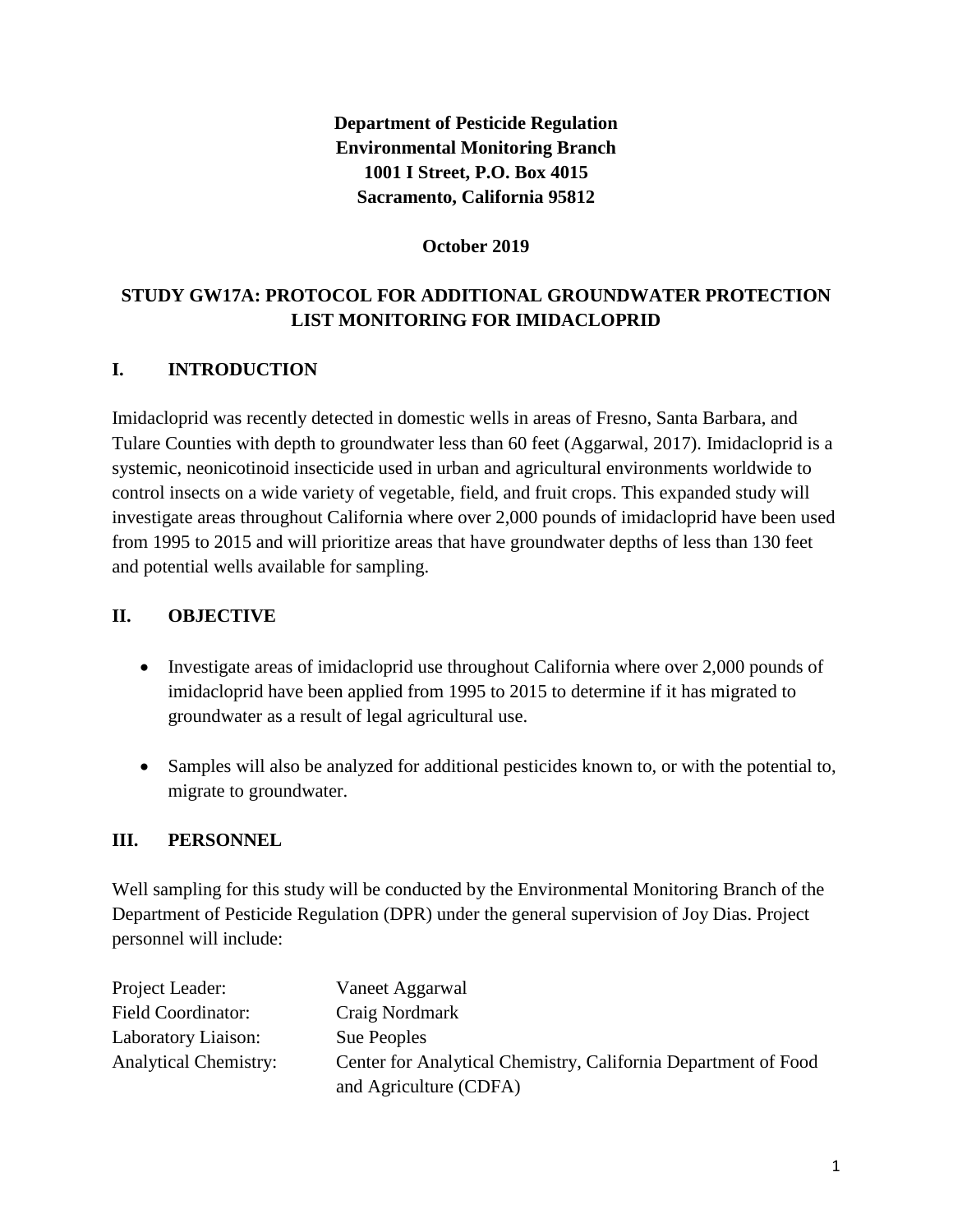• Please direct questions regarding this study to Vaneet Aggarwal at (916) 445-3870 or by e-mail at [Vaneet.Aggarwal@cdpr.ca.gov.](mailto:Vaneet.Aggarwal@cdpr.ca.gov)

# **IV. STUDY PLAN**

Monitoring will be focused in sections with over 2,000 pounds of imidacloprid reported applied from 1995 to 2015. There are 109 sections in the state with such high use (CDPR, 2017). Study sections will additionally be prioritized for sampling based on historical depths to groundwater of 130 feet or less and potential availability of wells within or adjacent to the section. The availability of wells will be determined by:

- a. Wells listed in DPRs well inventory database.
- b. Recent surveys of the section by DPR indicating the presence or absence of wells available for sampling.
- c. Examination of recent Google Earth® maps for potential sites, such as homes or other structures, where a well and well owner could be located.

Up to three wells may be sampled per target section. Wells may be sampled in the neighboring sections if there are no available wells in the target section. Sections where DPR has recently tested a well for imidacloprid (2015 or later) will be considered already sampled for this study. Potential target sections are located in Imperial, Kern, Monterey, Riverside, San Benito, San Luis Obispo, Santa Barbara, Tulare, and Ventura Counties (Table 1):

- Imperial County:
	- o Five sections, maximum use of 2,344 pounds from 1995 to 2015.
	- o There is no record of any of the sections having wells sampled in or near them. Google Earth® imagery also does not show any likely wells.
	- o Crews will not conduct surveys in these areas until potential wells can be located.
- Kern County:
	- o Nineteen sections, maximum use of 3,201 pounds from 1995 to 2015.
	- o Two sections with historical groundwater depths of 130 feet or less will be targeted.
- Monterey County:
	- o Twenty sections, maximum use of 3,882 pounds from 1995 to 2015.
	- o Seven sections meet the groundwater depth and potential well availability criteria.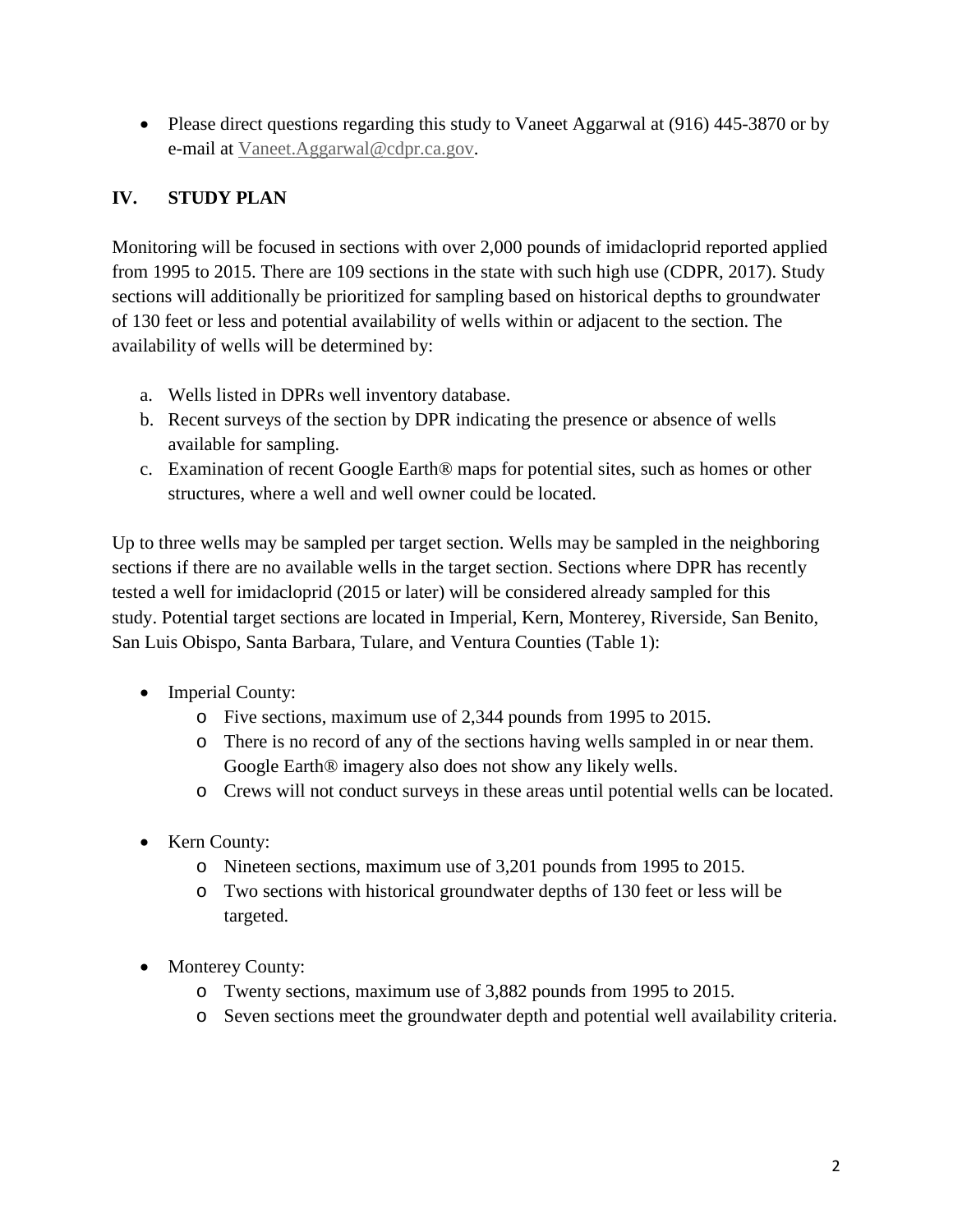- Riverside County:
	- o Six sections, maximum use of 3,288 pounds from 1995 to 2015.
	- o Three of the sections were recently surveyed by DPR and no wells were found.
	- o None of the sections has any record of wells (well logs or sampling results) since 1985.
	- o None of the sections meet the well availability criteria.
- San Benito County:
	- o One section, with use of 3,353 pounds from 1995 to 2015, will be targeted.
- San Luis Obispo County:
	- o Fourteen sections, maximum use of 4,449 pounds from 1995 to 2015.
	- o One of the sections contains a well recently tested for imidacloprid with no residues detected.
	- o Three of the sections meet the well availability criteria.
- Santa Barbara County:
	- o Thirty-nine sections, maximum use of 5,148 pounds from 1995 to 2015.
	- o DPR previously detected imidacloprid in a well in one of these sections. All available wells in the section with the detection have been recently sampled. This section will not be resampled. Priority will be given to sampling wells in sections surrounding this detection regardless of imidacloprid use levels. This will add two potential sections that do not meet the 2,000 pound use requirement.
	- o Six potential sections were recently sampled for imidacloprid by DPR with no detections. These sections will not be resampled.
	- o Twelve sections meet the well availability and water depth criteria. Two additional sections will be surveyed that are adjacent to the reported imidacloprid detection for a total of fourteen sections.
- Tulare County:
	- o Two sections, maximum use of 2,481 pounds from 1995 to 2015.
	- o Both sections have historical groundwater depths greater than 130 feet. Neither sections meets the well availability criteria.
- Ventura County:
	- o Three sections, maximum use of 2,875 pounds from 1995 to 2015.
	- o No sections meet the well availability criteria.

A total of twenty-seven sections are targeted in this study for well selection. Maps of the targeted counties showing sections that meet the well availablility criteria are included in Appendix I.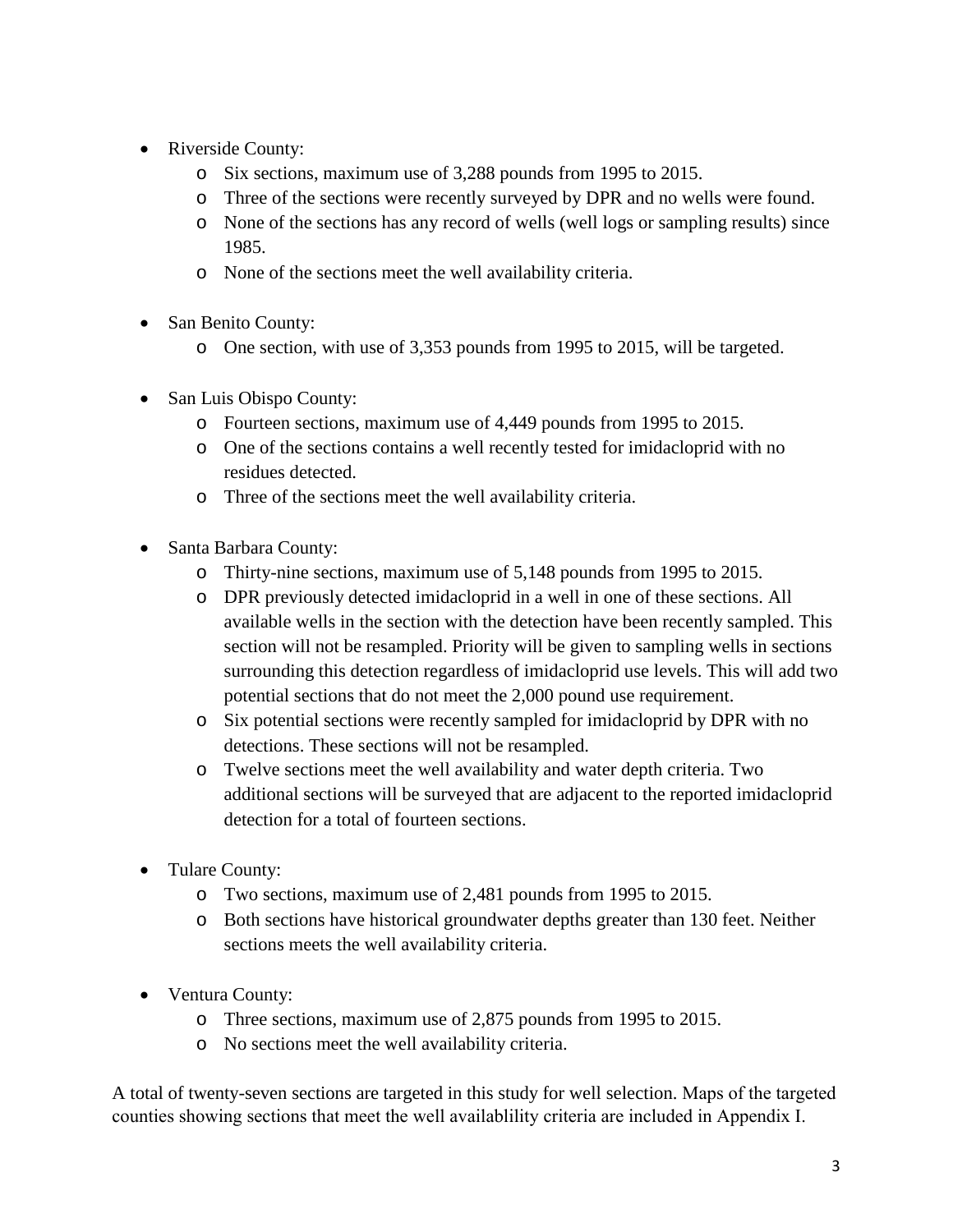#### **V. SAMPLING AND ANALYTICAL METHODS**

Wells will be chosen in the designated areas following procedures described in Standard Operating Procedure (SOP) FSWA001.02 (Nordmark and Herrig, 2011). Domestic wells will be prioritized for sample collection because they are usually shallower than municipal and irrigation wells and they are usually accessible year round. During sample collection, all efforts will be taken to bypass pressure tanks, hoses, and filters to sample water directly from the aquifer as outlined in the SOP (Nordmark and Herrig, 2011).

Chemical analysis will be performed by the CDFA Center for Analytical Chemistry. CDFA will analyze samples for imidacloprid using method EMON-SM-05-032 (CDFA, 2013). This multianalyte method also includes 37 other analytes with the potential to reach groundwater. In the first part of this study, a separate analysis, EMON-SM-13.0 (CDFA, 2008), was used for imidacloprid and four degradates along with the multi-analyte screen. The results showed virtually no difference in the levels of imidacloprid detected by each method and no imidacloprid degradates were detected. Therefore, the separate imidacloprid method was deemed redundant. CDFA will also analyze for the triazine group of pesticides using method EMON-SM-62.9 (CDFA, 2009) (Table 2). The reporting limit for all analytes, is 0.05 parts per billion. DPR has described the criteria for determining whether an analytical method is unequivocal (Aggarwal, 2012) and has determined that the two analytical methods used for this study provide unequivocal identification of the chemicals (Fattah, 2008; Aggarwal, 2016).

SOP QAQC001.01 (Peoples, 2019) guidelines will be followed for analytical laboratory quality control and for collecting quality assurance samples in the field.

#### **VI. DATA ANALYSIS**

Data obtained from the CDFA laboratory will be used to determine if pesticides are migrating to groundwater. These data will also be used to generate a study report detailing the analysis findings. Detections of pesticides may trigger additional sampling, expansion of Ground Water Protection Areas, or formal review of a detected pesticide as outlined in Food and Agricultural Code sections 13149-13151. Analytical results will be provided to participating property owners for their respective wells within 12 to 16 weeks of sampling.

#### **VII. TIMETABLE**

- November 2019 January 2020: Conduct sampling.
- March May 2020: Obtain and review analytical results from CDFA laboratory.
- August 2020: Complete study report.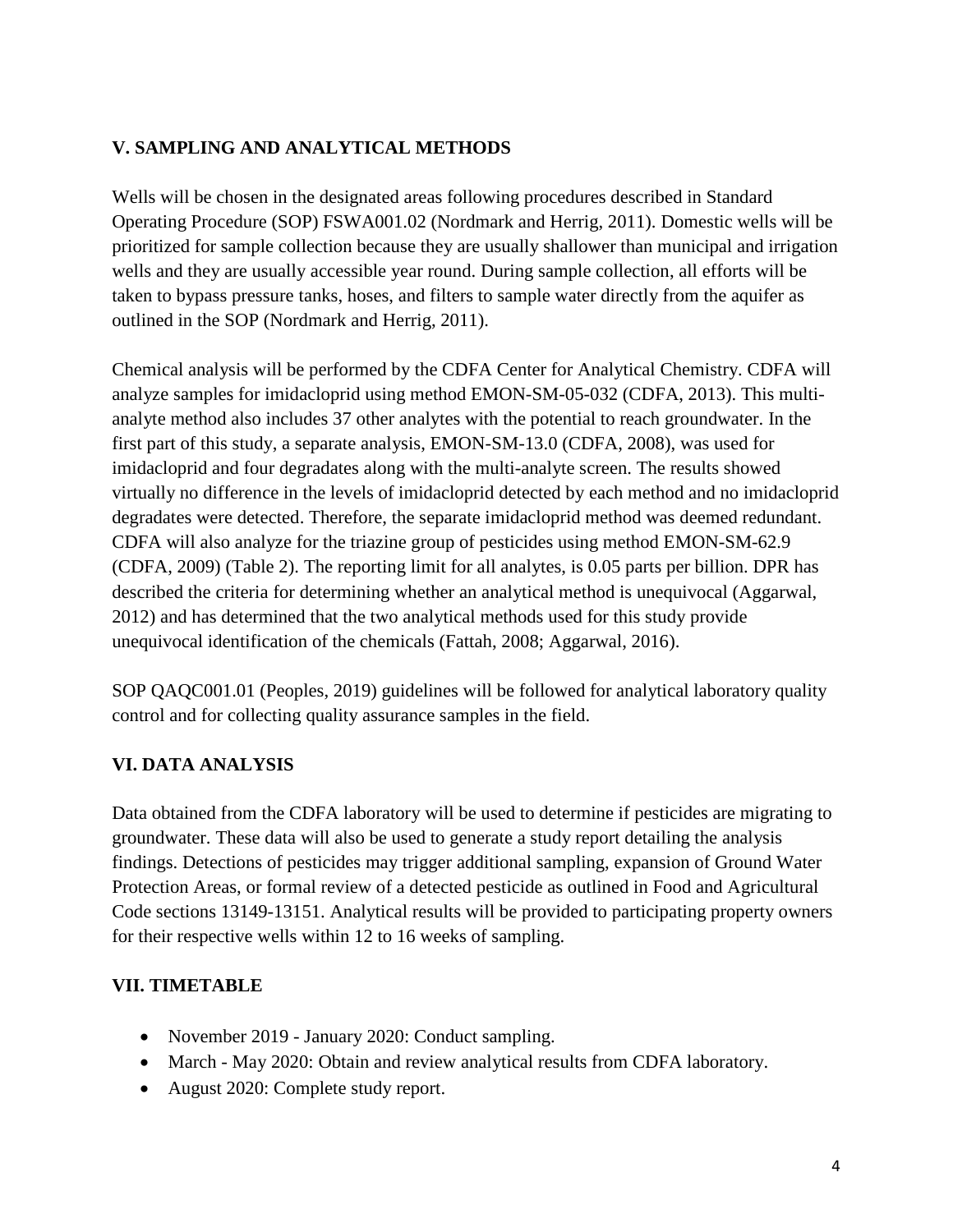- Communication
	- o Provide notice to the County Agricultural Commissioner, DPR Enforcement Branch Regional Office, and the local Farm Bureau two weeks prior to initiating monitoring in a county. Additional notice will be provided if there is a six-month lapse in monitoring within a county.
	- o Provide results to property owners within 30 days of receipt.
	- o Provide results to state and local agencies when sampling is concluded and results have been reviewed and approved by the project team.

## **IX. REFERENCES**

- Aggarwal, V. 2012. Memorandum to Lisa Ross dated July 10, 2012. Evaluating analytical methods for compliance with the Pesticide Contamination Prevention Act requirements. California Department of Pesticide Regulation, Sacramento, California.
- Aggarwal, V. 2016. Memorandum to Joy Dias dated February 9, 2016. The qualification of method EMON-SM-05-032 as unequivocal according to criteria in the Pesticide Contamination Prevention Act. California Department of Pesticide Regulation, Sacramento, California.
- Aggarwal, V. 2017. Protocol for ground water protection list monitoring for imidacloprid. California Department of Pesticide Regulation, Sacramento, California.
- CDFA. 2008. Determination of Imidacloprid and the Olefinic Imidacloprid, Guanidine, Olefinic Guanidine, Urea Metabolites in Well Water by High Performance Liquid Chromatography Tandem Mass Spectrometry. California Department of Pesticide Regulation, Sacramento, California.
- CDFA. 2009. Determination of Atrazine, Bromacil, Cyanazine, Diuron, Hexazinone, Metribuzin, Norflurazon, Prometon, Prometryn, Simazine, Deethyl Atrazine (DEA), Deisopropyl Atrazine ( ACET), Diamino Chlorotraizine (DACT), Tebuthiuron and the metabolites Tebuthiuron-104, Tebuthiuron-106, Tebuthiuron-107 and Tebuthiuron-108 in Well Water and River Water By Liquid Chromatography- Atmospheric Pressure Chemical Ionization Mass Spectrometry. California Department of Pesticide Regulation, Sacramento, California.
- CDFA. 2013. Determination of 44 Pesticides on Well Water by Liquid Chromatography Coupled to Linear Ion Trap Quadrupole and Gas Chromatography Coupled to Triple Quadrupole Mass Spectrometer. California Department of Pesticide Regulation, Sacramento, California.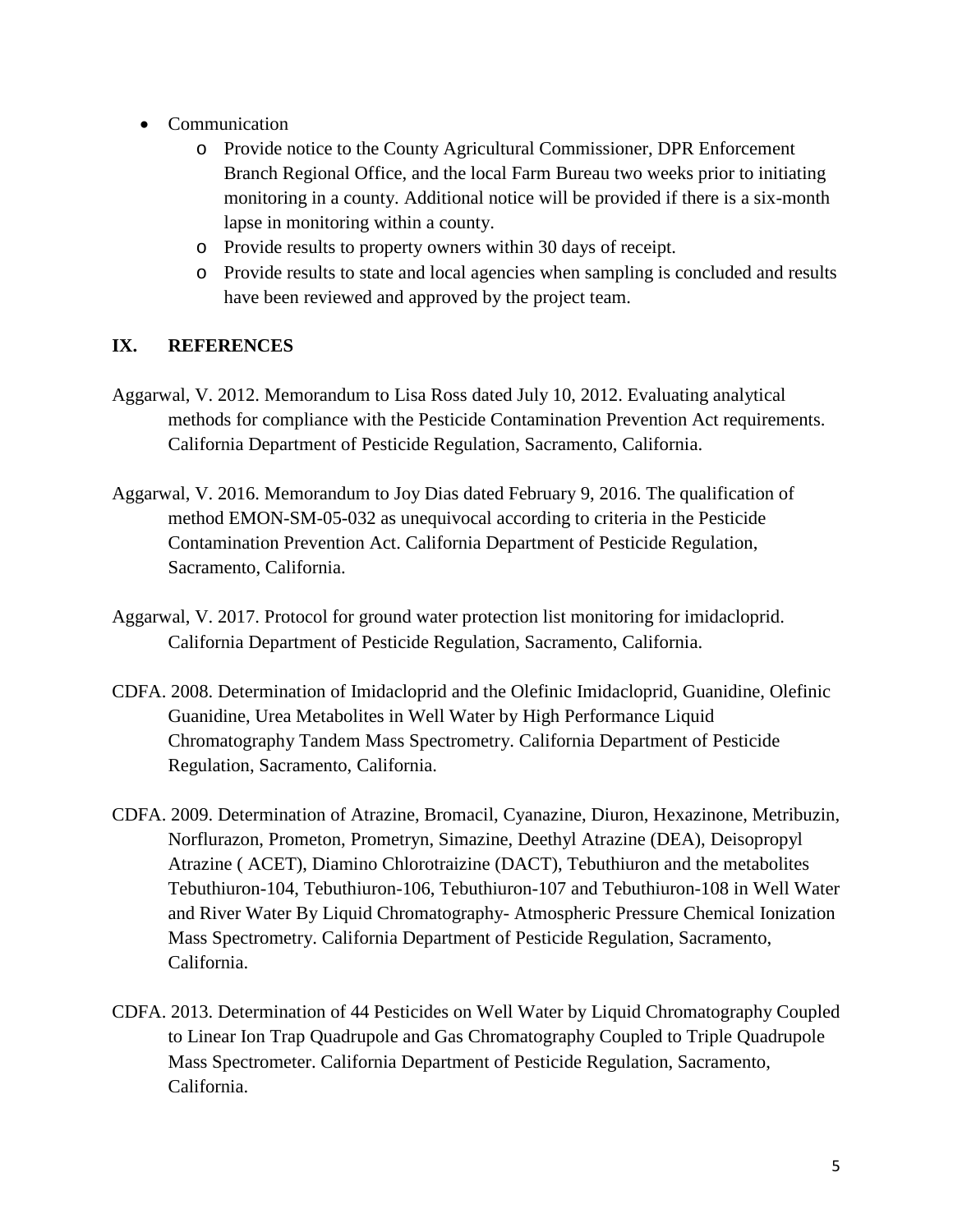- CDPR. 2017. Pesticide Use Reports. Available at: <http://www.cdpr.ca.gov/docs/pur/purmain.htm> (verified September 23, 2019). California Department of Pesticide Regulation, Sacramento, California.
- Fattah, W. 2008. Memorandum to Randy Segawa dated August 21, 2008. Determination if the California Department of Food and Agriculture, Center for Analytical Chemistry's liquid chromatography-atmospheric pressure chemical ionization mass spectrometry method for atrazine, bromacil, cyanazine, diuron, hexazinone, metribuzin, norflurazon, prometon, prometryn, simazine, deethyl atrazine, deisoproryl atrazine, diamino chlorotriazine, desmethyl norflurazon in well water and river water (method EM-62.9), meets the "unequivocal detection" criteria. California Department of Pesticide Regulation, Sacramento, California.
- Nordmark, C. and J. Herrig. 2011. SOP FSWA001.02. Obtaining and Preserving Well Water Samples. California Department of Pesticide Regulation, Sacramento, California.
- Peoples, C. 2019. SOP QAQC001.01. Chemistry Laboratory Quality Control. California Department of Pesticide Regulation, Sacramento, California.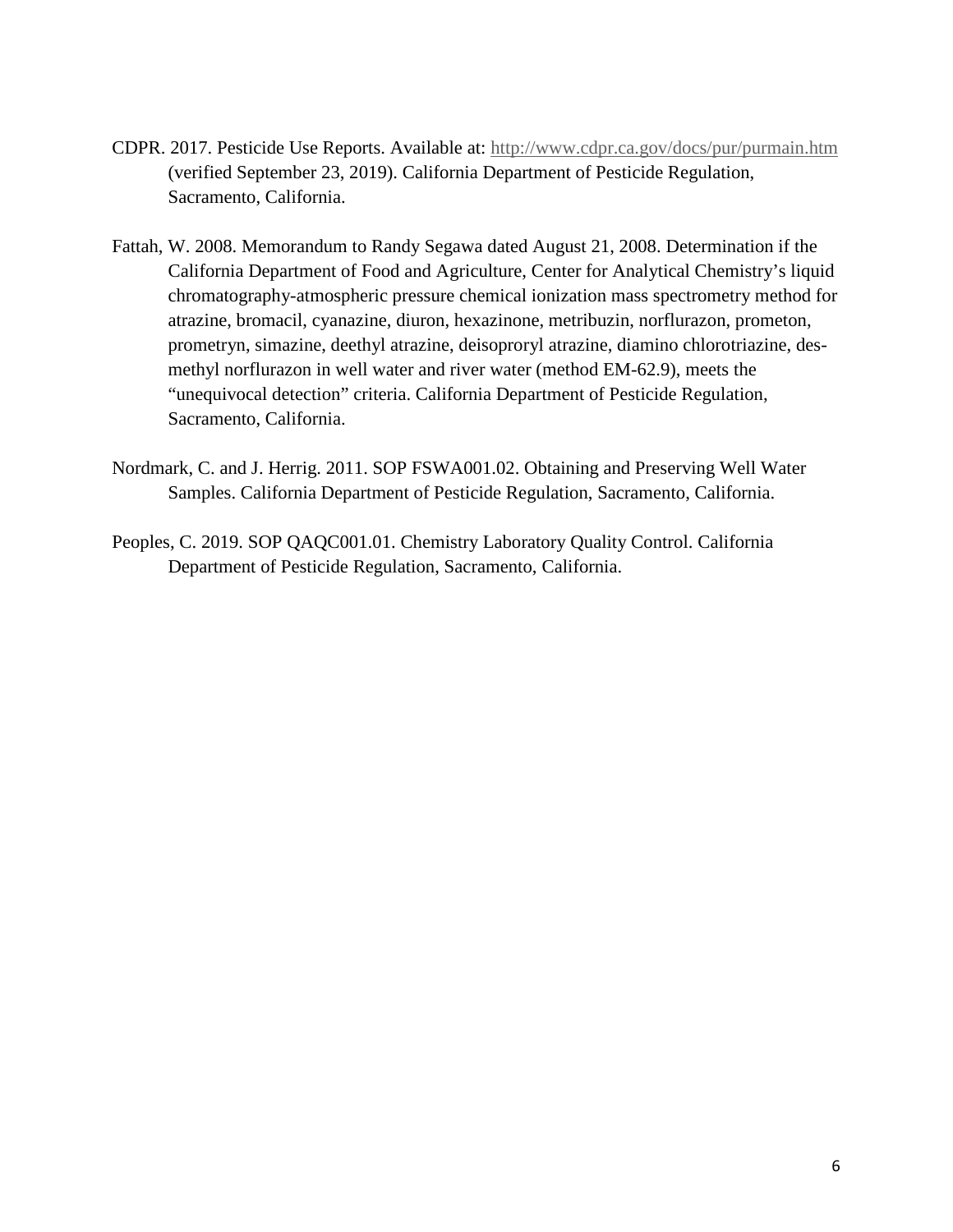# **X. TABLES**

# **Table 1: Target Sections for Well Sampling**

| Imidacloprid Use 1995-2015 (LBSAI) |               |                   |                          |  |
|------------------------------------|---------------|-------------------|--------------------------|--|
| <b>COUNTY</b>                      | <b>COMTRS</b> | <b>In-section</b> | <b>In 9-Section Area</b> |  |
| Kern                               | 15M25S26E16   | 2542              | 14645                    |  |
| Kern                               | 15M25S26E21   | 2228              | 11503                    |  |
| Monterey                           | 27M14S02E27   | 3063              | 10359                    |  |
| Monterey                           | 27M15S02E12   | 2332              | 8850                     |  |
| Monterey                           | 27M15S03E15   | 2596              | 10480                    |  |
| Monterey                           | 27M15S03E17   | 3457              | 8513                     |  |
| Monterey                           | 27M15S03E25   | 2542              | 11221                    |  |
| Monterey                           | 27M19S07E10   | 2520              | 7671                     |  |
| Monterey                           | 27M19S07E22   | 2362              | 7789                     |  |
| San Benito                         | 35M12S05E08   | 3353              | 5582                     |  |
| San Luis Obispo                    | 40M32S13E33   | 3335              | 8571                     |  |
| San Luis Obispo                    | 40S11N35W28   | 2566              | 23309                    |  |
| San Luis Obispo                    | 40S12N35W30   | 2093              | 8981                     |  |
| Santa Barbara                      | 42S08N32W21   | 2256              | 2639                     |  |
| Santa Barbara                      | 42S08N33W24   | 3179              | 7145                     |  |
| Santa Barbara                      | 42S08N34W23   | 2036              | 7017                     |  |
| Santa Barbara                      | 42S08N34W24   | 3293              | 6584                     |  |
| Santa Barbara                      | 42S09N32W23   | 2297              | 2846                     |  |
| Santa Barbara                      | 42S10N33W19   | 2260              | 14225                    |  |
| Santa Barbara                      | 42S10N33W20   | 4639              | 13143                    |  |
| Santa Barbara                      | 42S10N33W21   | 2068              | 11590                    |  |
| Santa Barbara                      | 42S10N33W32   | 2672              | 7712                     |  |
| Santa Barbara                      | 42S10N33W34   | 3534              | 12685                    |  |
| Santa Barbara                      | 42S10N34W13   | 2077              | 11265                    |  |
| Santa Barbara                      | 42S10N35W16   | 2522              | 36169                    |  |
| Santa Barbara                      | 42S10N35W21   | 431               | 8027                     |  |
| Santa Barbara                      | 42S10N35W20   | 385               | 12378                    |  |